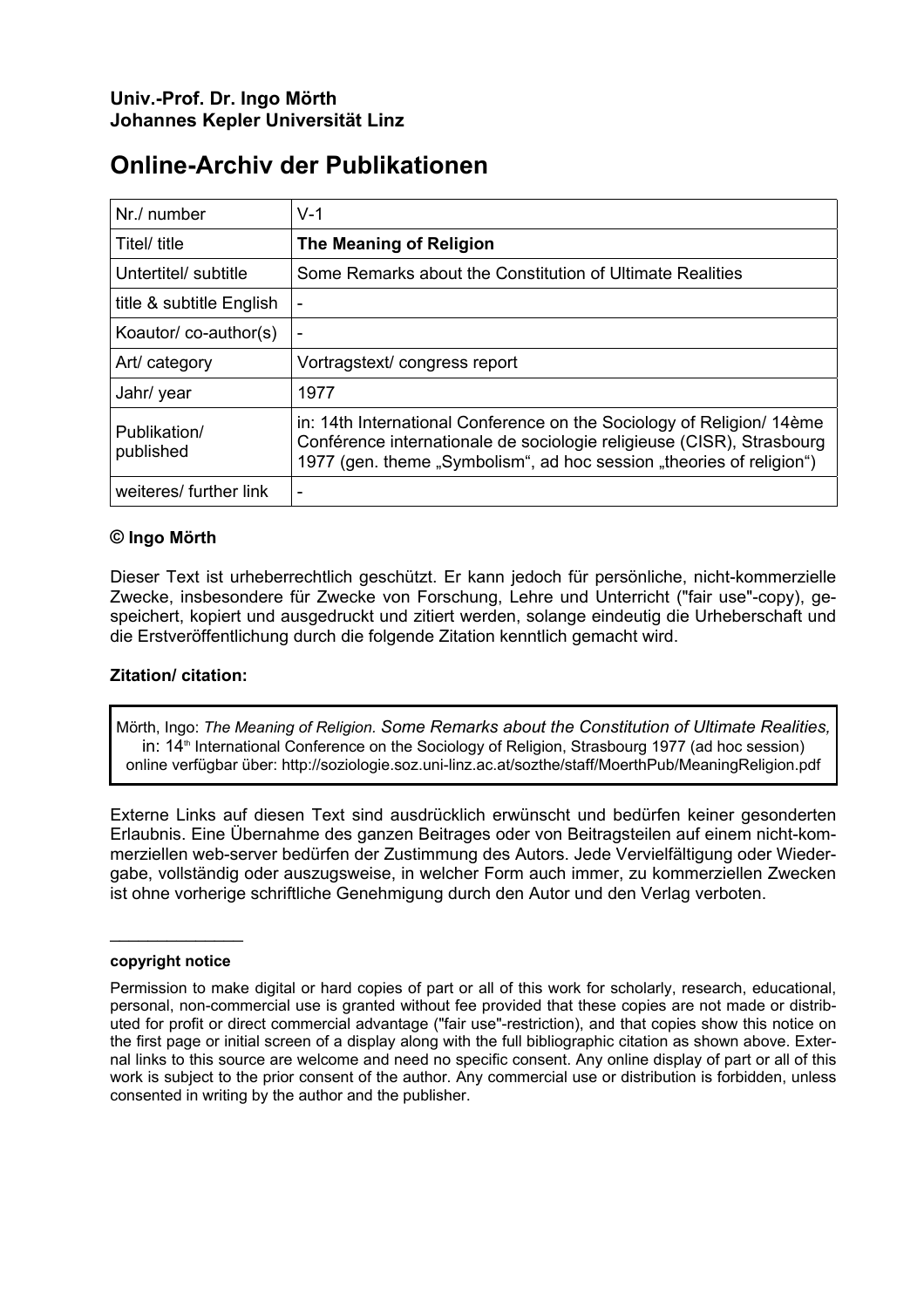# *Ingo Mörth, Linz/Donau*

# **THE MEANING OF RELIGION**

Some Remarks about the Semantic Constitution of Ultimate Realities[.1](#page-10-0) 

# **I - Introduction**

Since sociologists and other social scientists study religion as a social phenomenon, they tried to explain its universality and variety by relating its origin, function and changing aspects to social reality and its structural and evolutionary aspects. Two basic approaches to the problem of explaining the relation religion – society – individual can be distinguished:

- 1) Religion as a *system of human beliefs and practices* is defined by the *sacredness* of its elements[2.](#page-10-1) Basic questions are: how is this sacredness maintained by a group of people and how does this established "sacred canopy" (Peter L. Berger)<sup>3</sup> influence the profane world? Thus the transcendental quality of religion remains beyond the sociologists capacity for scientific explanation<sup>4</sup>, it has to be taken for granted, and the question *why* a group of people defines this sacred realm cannot – at least to my opinion – be discussed sufficiently.
- 2) Religion as a *system of meaningful symbols* is defined by the *relation between the sacred and the profane*. What problems of human existence are answered by religion?<sup>5</sup> Why do people believe and rely on religious symbols in mastering their individual as well as collective life? This approach can be considered as a "semantic approach", which is concentrated on the social meaning of socially used symbols and symbol systems[.6](#page-10-5)

The consequence of this second approach is to analyze the human life-world and its problematic structures and aspects as a *framework that makes religion possible*. What is the foundation for the acceptance of religious symbols as meaningful signs of orientation? How do religious symbols gain and lose such a specific meaning ? These are the basic questions that need to be answered. Only then the manifold aspects of religion in a changing society can be explained adequately.

Religion as a system of meaningful symbols can be analyzed as "knowledge" about the *contingent aspects of social reality*. This *contingency* leads to the question how this reality is constructed and maintained with respect to the problems of *human cognition, emotion and action*. This point of view is common to the sociology of knowledge since Peter L. Berger's and Thomas Luckmann's certainly epoch-making work about the "Social Construction of Reality["7](#page-10-6) And Berger and Luckmann stated themselves that studying the meaning of religious symbols is a central part of analyzing the growth and maintenance of human knowledge about the world and the problems of action in this world[:8](#page-10-7)

"The sociology of religion is an integral and even central part of the sociology of knowledge. – Its most important task is to analize the cognitive and normative apparatus by which a socially contructed universe (that is tknowledget about it) is legitimated".

The realisation that religious symbols are a central part of the constitution of the human lifeworld – here still restricted to the problems of its legitimation – carries on the attempts of the classical sociology of religion to explain the origin and persistance of religious symbols.

Karl Marx<sup>9</sup>, Max Weber<sup>10</sup>, and Émile Durkheim<sup>11</sup> are, I think, the most important classical theorists in this respect. Their analysis of religion leads to the consequence that religion is knowledge about human insufficiency and simultaneously the attempt to deal with this insufficiency, by giving the possibility for action where otherwise successful action and cognition would be impossible. The essential arguments of Marx, Weber and Durkheim, which inspired Berger/ Luck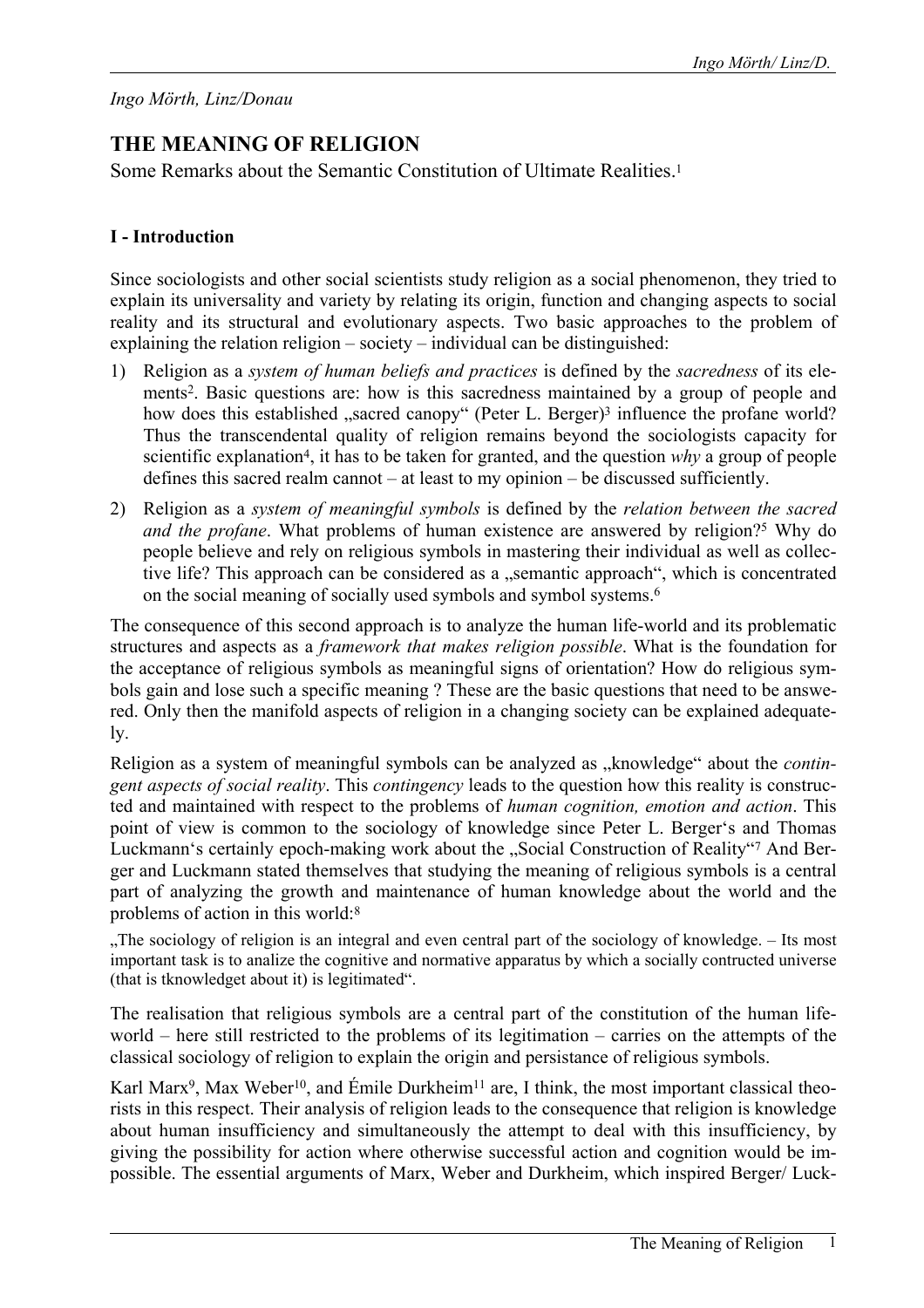mann as well as our hereby presented "constitutional analysis" of religious symbols are, I think, the following:

The deepest root of religion are the problems of individual interpretation of the world and individual action in this world. Thus religion is compensation with respect to phenomena not yet ripe for explanation and handling, and at the same time the first step to master these problems (religion as selfconiousness and selfalienation of man (Feuerbach), as ideology and utopical thinking (Marx) and as first step to rationality (Weber)). At the same time religion symbolizes the fact that human life is only possible as part of collectivity, by sharing the sociel reality (Durkheim). Religious symbols lead to the conceiving of other possibilities of human existence (Marx) and give a strong motivation to set these possibilities into effect, hereby gaining dominance over the social world, even in the secularized form of a specific ethic (Weber). Thus religion is the reflection of the central problems of human existence, and just as these problems are specific to the social and historical context, the answers of religion are specific to this context, too (religion as superstructure, Marx).

Studying the different theories of religion, I now always missed a general and coherent analysis of religious symbols based on this starting point. P.L. Berger & Th. Luckmann for example look primarily at the problem of legitimation, Sigmund Freud<sup>12</sup> mostly at the problem of compensation, and Bronislaw Malinowski<sup>13</sup> basically at the problems of successful action, all of them trying to explain religion by these partial aspects alone, and thus reducing the complexity of the possible social meaning and social use of religious symbols.

Many authors, on the other hand, concentrate their analysis on the *special quality* of religious symbols – their transcendentality, their *sacred character*, distinguishing them from profane symbols and reality (Durkheim). This is an important question, but not the problem I want to deal with here, and not sufficient to explain religion. My problem is not the syntax of religious symbols, but their *semantic constitution* and their following *pragmatic significance*:

How is the paramount reality of religious symbols linked to everyday social reality – not of a specific culture at a given time, but: what possibilities of this semantic relation and its pragmatic use do exist? I think that only after discussing this problem and thus conceiving a theoretical frame, concrete religions and their symbols can be analyzed adequately: that is with view to their origin as well as to their present meaning (semantically and pragmatically).

# **II - Semantic (and pragmatic) dimensions of religious symbols**

After these preliminary remarks I can begin with my central reflections about the semantics – personal as well as social dimensions – of religious symbols. In this respect there can be distinguished three areas in which the *contingency of the human life-world* can be pointed out and discussed with reference to religious symbols, their semantic significance and pragmatic context:

- (1) Problems of *individual consciousness and experience*;
- (2) Problems of *human interaction and social integration* of the individual;
- (3) Problems of *constructing, maintaining, and changing social structures* and their interpretation.
- *ad 1* (Problems of individual consciousness and experience):

Starting point is the relation of individual man and his world, which is a conscious one, that is: man must reflect his needs and urges as well as the possibilities of satisfying them within his environment (natural and social). Man does not fit instinctively into his environment, only by culture and individual learning of the culturally defined meaningful activities. The conscious and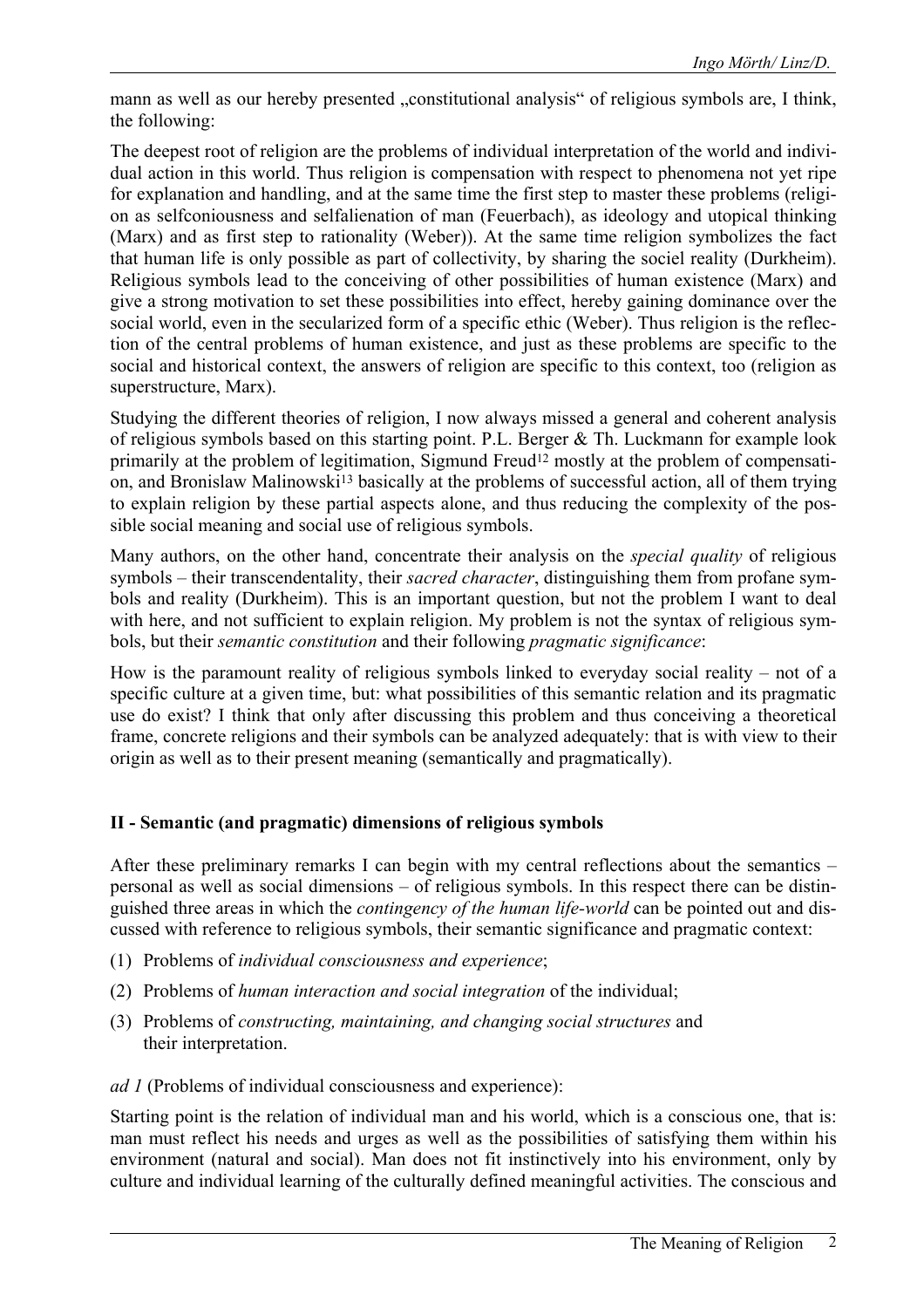rational (that is: reflection of aims and means) relation of man to his relevant environment now leads to the first consequence, that the possibility of *unsuccessful action* must be calculated. Culture has to explain this possibility and to give the chan~e for action dealing with this problem of unvertainty. The *magic elements of religion* deal with these problems: magic forces are responsible for the conditions of success and can be influenced by magic rituals. I here only can refer to the profound analysis of Bronislaw Malinowsk[i14](#page-10-11) concerning the magic practices of the *Trobriand*<sup>15</sup> aborigines, where the most necessary and most uncertain activities, i.e. fishing on the sea, are heavily loaded with magic, whereas other, more calculable activities show no magic at all. By the way, astrology and its persistance in modern industrial civilisation can also be explained by its magic elements: the forces playing upon individual life are as uncertain as ever, the need for explanation as strong as ever.

The conscious relation of man to his (natural and social) environment also has the consequence, that this environment is full of surprises, which cannot be explained by personal or cultural experiences of everyday life. There must be the possibility to deal with these surprising qualities of the world. Herin the *explaining elements of religion* are rooted: invisible forces, demons for exemple, responsible for familiar as well as for unfamiliar, surprising aspects of reality, explain all possibilities of human experience[.16](#page-10-13) The christian concept of miracle also has explaining quality.

Within the culturally defined horizon of human activity no individual can fully participate in reality. Its time, space and energy is limited. Individual consciousness has to deal with these limitations. Thus symbols giving personal compensation can be identified. These *elements of personal compensation* in religion are for example projections: no personal limitations after death; or by conceiving supernatural beings (God) without limitations: allmighty, allpresent, eternal; or cognitive compensations: the experience of limitations is due to some eternal or divine plan. An example is the Hindu concept of birth and rebirth on a stage with less limitations, due to the former personal life[.17](#page-10-14)

We now have discussed the main cognitive problems of human consciousness dealt with by religious symbols. The sphere of emotion now is just as important. Religion dealing with human emotions was already discussed by S. Freud,<sup>18</sup> only restricted to the problem of how religious illusions make the principally repressive character of culture tolerable for the human psyche.

The principally open relation of man to his world is also an emotional openess. This emotionally open condition of human existence has its manifestation for example in the processes of developing and maintaining personal identity, which is only possible by emotional contact to others. Certain phenomena, like the hospitalism of children or the "Urvertrauen" (R. Spitz, E.H. Erikson)<sup>19</sup> illustrate this aspect of individual need for emotional contact. Emotional acceptance now is as necessary for maintaining personal identity as it is for its development. But emotional contact to other people always is uncertain, any person may fail as emotional secure contact, at the latest by death. Therefore you can find *elements of emotional acceptance* in most religions. Christianity f.a. conceives of a never failing alter ego (God, Jesus) you can identify with and of whose love you can always feel sure. And the Christian concept of charity generalises the emotional relation to one's fellow-men: everybody is the (potential) next one, love for him is love for God, giving thus emotional security. The direct presence of the ancestors (often the physical presence of the corpse) in primitive societies and the lasting communication with them can also be interpreted as element of emotional security. The christian promise of incarnation carries on this tradition.

I shall quote Parsons, who writes about the threat to emotional security imposed by the death of a human being[:20](#page-10-17)

"No ritual observances will bring the deceased back ro life. But precisely for this reason, the problem of emotional adjustment is all the greater of importance. The significance both practically and emotionally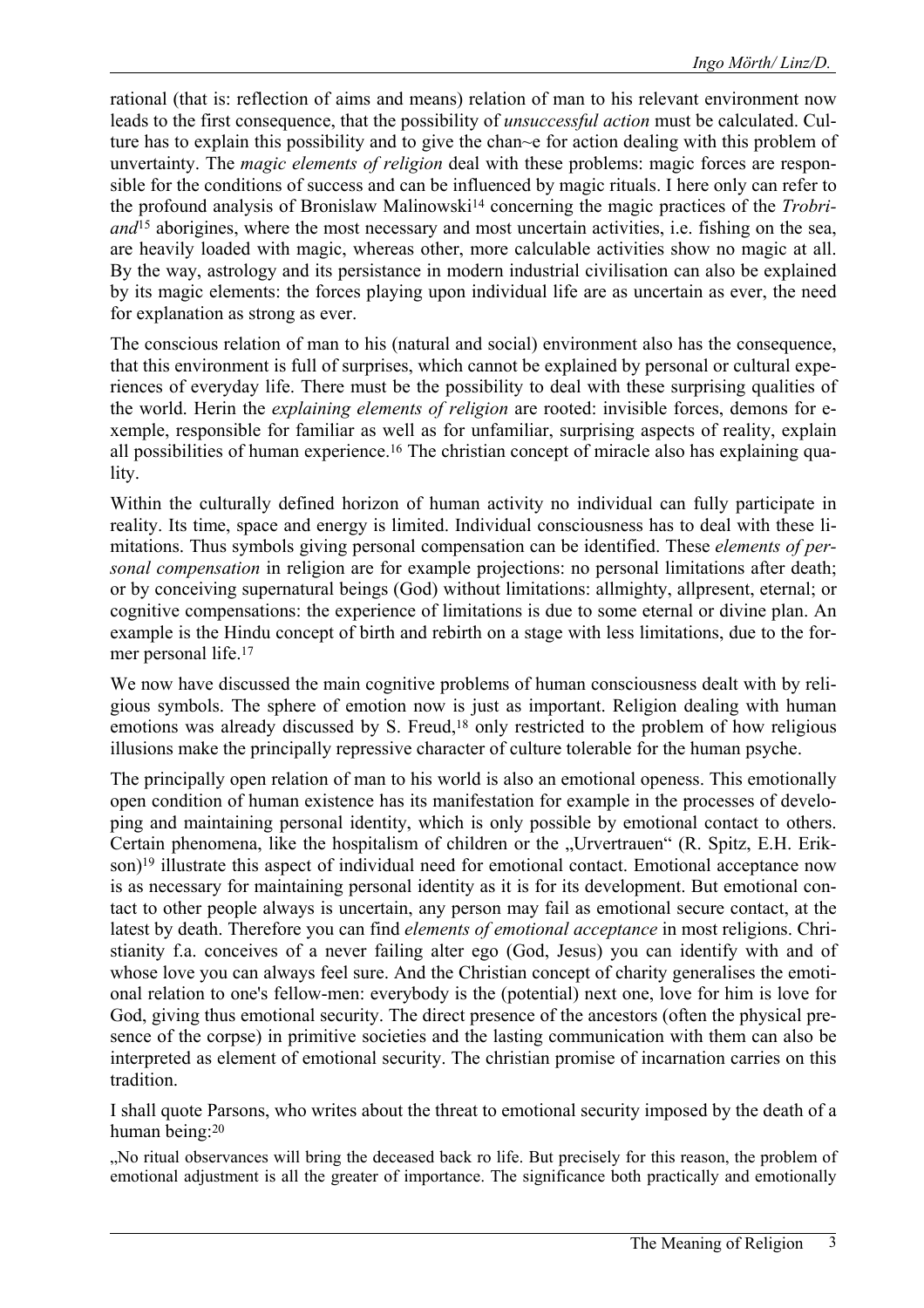of a human individual is of such a magnitude that his death involves a process of readjustment for the survivors."

Parsons interpretes the religious explanations and rituals of death only with respect to the "continued solidarity and functionality of the group". But religious concepts and rituals of death must be analyzed also as elements of *emotional security*.

For living, acting and feeling individuals there often are situations and problems causing strong emotions. I do not agree with Arnold Gehlen<sup>21</sup> that strong stimuli reaching the emotional and instinctive depths of man are the cause for the development of rituals and thus the origin of religion in general, but dealing with emotions is an important part of the religious universe. An uncontrolled eruption of the "emotional energy" of man would threaten the coherence and interaction of the group. The *ritual elements of religion* deal with these affective problems of human existence. Expressive rituals give the possibility to canalize these emotions. The relief for the individual psyche given by religious rituals was already noted by Freud and caused him to explain religion as "collective neurosis"<sup>22</sup>. In this respect the *Christian prayer* also deals with emotional stress and frustration and helps to "digest" it inwardly.

*ad 2* (Problems of human interaction and social integration of the individual)

The attempt to give a brief outline of the semantic relation of religious Symbols and human life and its problems would be incomplete and misleading only analizing the problems of individual consciousness and experience. Without discussing the social character of human reality and the foundation of individual consciousness in social interaction we would only understand partial aspects of religious symbols. The intentionality of individual consciousness depends on the existence of a socially constructed and maintained reality, of culture.

The individual needs und urges are transformed, as Parsons[23](#page-10-19) explained, to *need dispositions*, formed by this culture. But the satisfaction of culturally shaped individual needs within this culture never is total. There remains a difference which has to be explained and worked up. Participation in society always means restriction, resignation (Freud), often compensated by religious symbols. These *elements of social compensation* can f.e. be found in the Christian concept of the heavenly kingdom, where justice, freedom and equality is promised. Such elements lie also in the legitimation of social order as divine design. The concept of sin also is an example: the seven mortal sins of the Catholic church are the socially most destructive patterns of behaviour, and the connection of sin and repentance compensates social restraint by heavenly reward, and imposes divine punishment on not accepting social limitations of individual actions; significantly in *hell*, where all social restrictions are raised to a higher power.

Individual identity and consciousness, on the other hand, only develop by processes of social learning, by relation to an alter ego and congruent role-taking and interpretation of behaviour (Mead)[.24](#page-10-20) Human existence thus depends on stable social relations. But so every newborn child, not yet a social being, and every personal biography, threatened by typical and accidental deep changes in its social relations, is precarious with respect to maintaining or developing social identity. This leads to *elements of personal integration* in religion. They glue the cracks in the social identity of the individual. The ,rites de passage' (Durkheim) must be interpreted this way. Birth, death and typical discontinuities in social existence (child-grown up) are covered by cognitive concepts and ritual framework. Observations in concentration-camps with complete break-down of peoples identity without transcendental security for their identity may also be an example for this significance of religious concepts[.25](#page-10-21) 

In social interaction the alter ego can never be fully comprehended by the partner of interaction. Successfull personal interaction depends in spite of this on successfull ,Fremdverstehen ' (Schütz), on understanding of the others intentions, emotions, thoughts etc. But the other is principally unpredictable, doubtful, an "island"<sup>26</sup>, and not always it is sufficient to interprete the in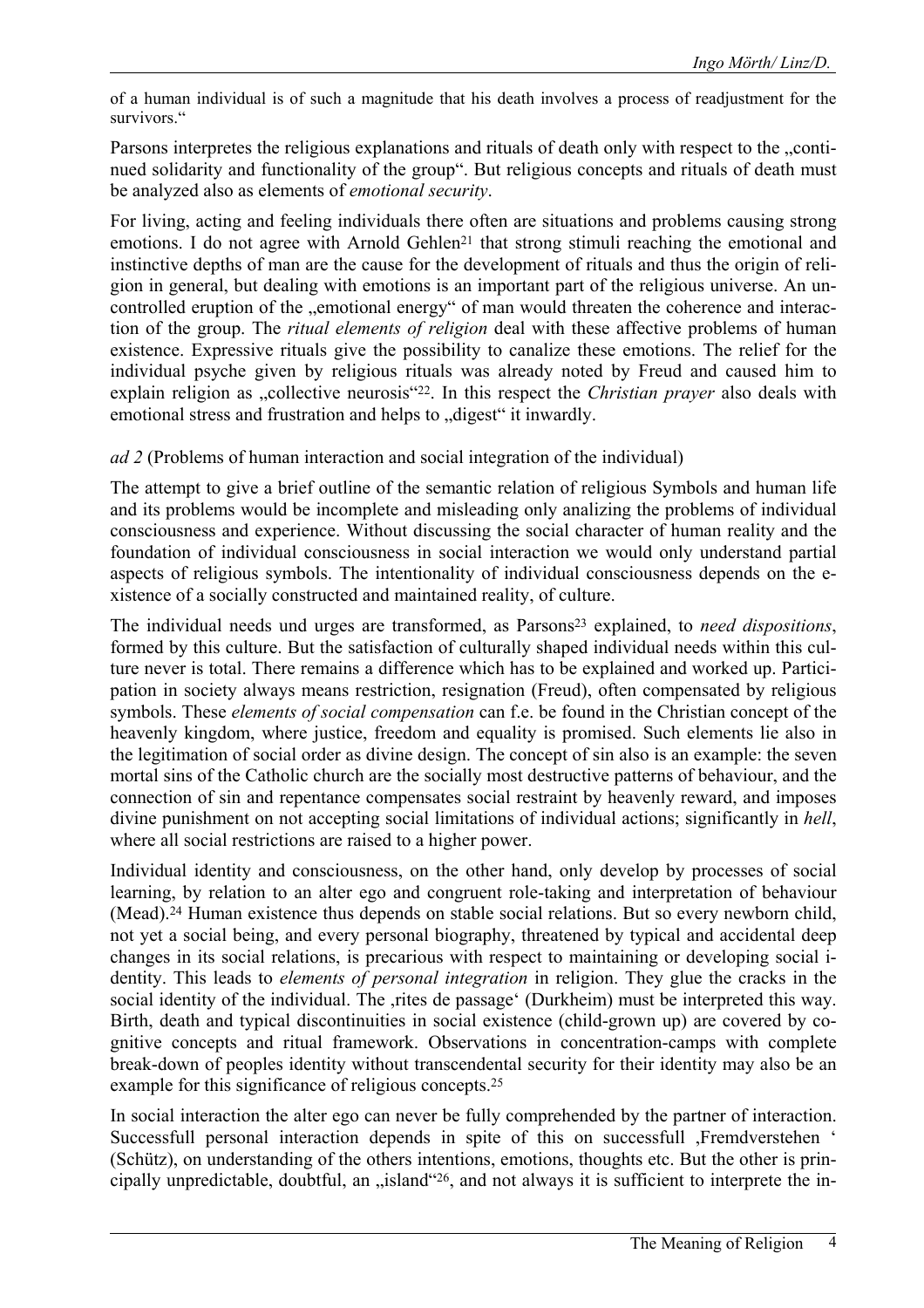teraction and the partner of interaction in terms of socially defined role-playing. The uncertaintity of interpreting an alter ego in close interaction constitutes the *correlative elements of religion.*  The "everyman-is-an-island–experience" is compensated by religious acts and concepts. An example is the mystical union in God: the holy communion as symbolic act also deals with that problem; as well as rituals of dance and drug experience, which lead to a common expressive and ecstatic extinction or extension of the I and full congruence with the other participants in this ritual. Even the modern wave of group dynamics as remedy for disturbed interpersonal relations can be interpreted as an equivalent of religion in this respect[.27](#page-10-23)

Nevertheless a great part of everyday interaction is based on congruent role-taking and roleplaying of the actors. You have to rely on adequate action and reaction of the others, without the possibility to confirm this immediately, especially when planning an action.[28](#page-10-24) This further uncertain quality of interaction is covered by *normative elements of religion*, which make the rules of role-playing evident and obligatory and give the chance of successfull action depending on adequate reaction of others. *Hinduism* is the best example for normative symbolisation. The rules of the Indian caste system are defined as religious obligations, and following this rules brings reward at rebirth.

# *ad 3* (Problems of constructing, maintaining, & changing social structures & their interpretation)

Our fundamental analysis of the meaning of religious symbols was up to now based on the problems of individual man and his actions/interactions. One self-evident result was that without some institutionalized concepts, without the cultural complex including religious symbols human existence is impossible. But the super–individual character and the transpersonal continuance of the cultural complex of institutions and social structures have some special problems, which are also fundamental elements of a system of religious symbols.

The *construction of social reality is a very difficult process*. Certain perspectives on reality and the determination of certain possibilities for action and interaction are defined in a social process, whose results need an extra affirmation to become stable. The emergence of transpersonal concepts and structures of interaction is only possible, if they lose their *arbitrary and preliminary* character. This is done by *elements of religious foundation*, as Peter L. Berger has explicated thoroughly:[29](#page-10-25) religion solves the problem of world-construction by giving these concepts such an aura of factuality that they seem to be the only possible ones, seem to be uniquely realistic. The objectivation and individual internalisation of the social reality is made possible by conceiving a holy cosmos, which is absolute, unquestionable and thus stabilizes the precarious human constructions by giving them a transcendental source.

But these constructions are themselves not absolute ones; they change with the prerequisites of their existance, especially the relation to nature  $\&$  the economic structures (Marx). Therefore there must be the possibility to give an interpretation to the change of social reality, too. Religious symbols give foundation by giving ultimate reasons for the existence of social structures and cultural concepts. *Reasoning now opens the possibility of reflexion of the social reality at a given time. Therefore the arbitrarity and precariousness of social structures is only covered for the purposes of everyday action, not principally.*

More developed religions and symbols of religious foundation therefore give the relative chance to *negate* the founded structures. The long history of Christianity shows how this world-negating quality of Christian faith and values continuously caused revolutionary ideas and movements within the church (certain orders, Protestantism etc.) as well as in the secular world. Christianity as revolutionary ideology can be found – in the ideas of Thomas Müntzer as well as in the concepts of the Latin American priest of liberation, Camilo Torres[.30](#page-10-26)

Religious symbols of foundation are therefore ambivalent, they have the capacity to negate as well as to legitimate. Of course, the problem of world-maintenance (Berger) is a predominant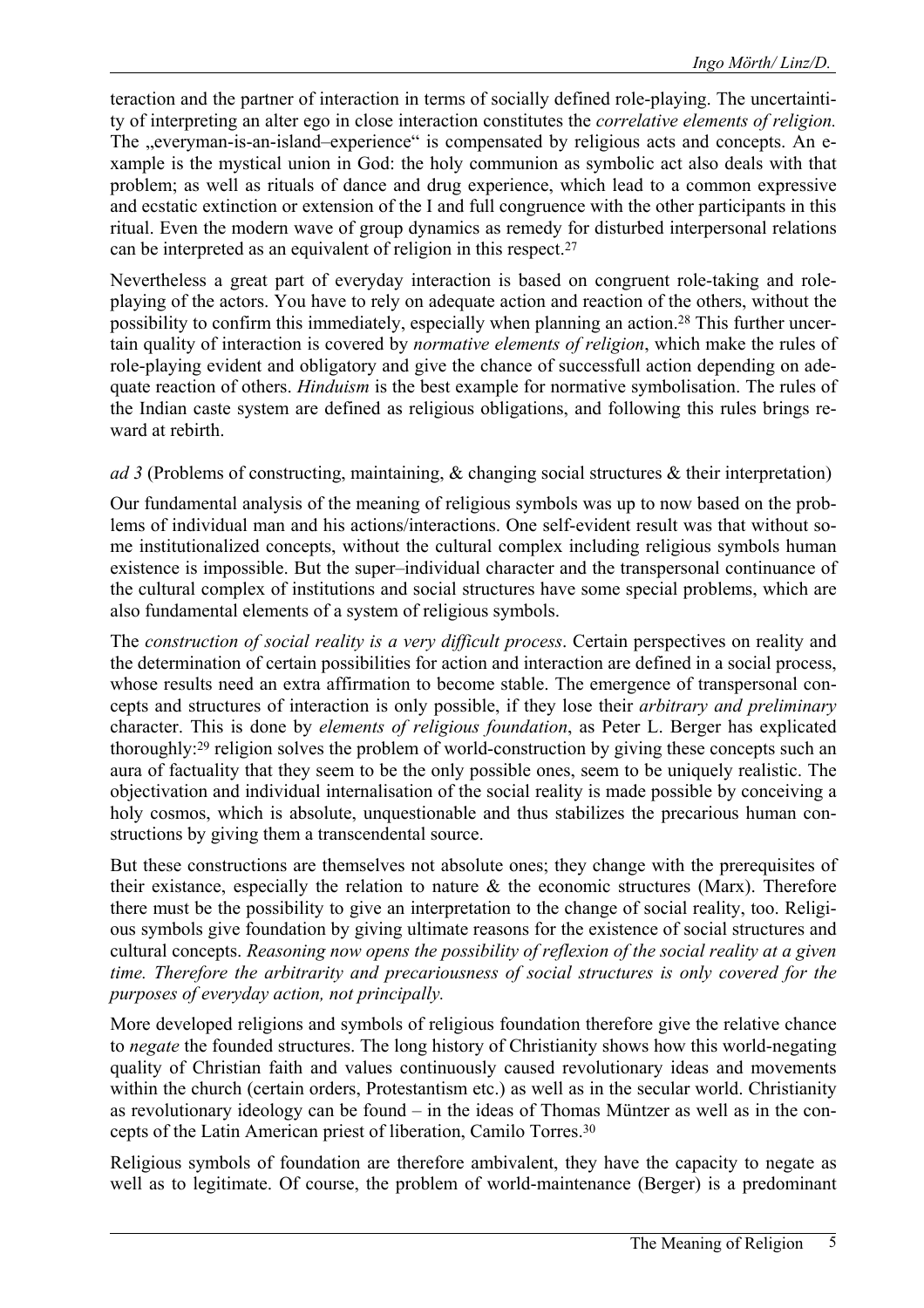and a very important part of most religions. The *legitimating elements* can be found in the equation king = god in ancient religions as well as in the caste system of the Hindu religion. But the negating quality is a latent danger that lies within religious symbols.

Socially constructed and maintained reality consists of different institutions and structures, sometimes – especially in a institutionally very differentiated society like the industrial – with heavy problems of coordination. Especially for purposes of everyday action coordination becomes a problem, inasfar the question of situational priority must be answered. This question is answered by *elements of social integration in religion*, giving a frame for an homogenous, integral interpretation of the heterogenous elements of the social universe.

Last not least social structures must be established in time, not only legitimated as being necessary this way and no other, but also as guaranteed beyond individual continuance, in spite of changing individuals participating in society. This *social continuity given by religion* is held up by conceiving a beginning of the world and society and a consistent development up to the present state. Myths of the worlds origin are abundant. Social continuity in the Christian and Jewish tradition is also held up by conceiving the end of history in the coming of the Messias and the heavenly kingdom as aim of history.

# **III - Conclusion**

Hereby the semantic ( $\&$  pragmatic) constitution of religious symbols is indicated. Of course this is only a first step to an adequate analysis of religious symbols. But the abstraction of contingent aspects of the human life showed, that this life-world and corresponding society is uncertain and precarious in many aspects. *Religious symbols deal with all of these aspects* by reference to a *transcendental horizon* of meaning (*which excludes these symbols from everyday reasoning and probing*). This excluding reference is *pragmatically essential*, because thus the *symbols become irrefutable, inevitable and incontestable*.

There are other ways (than anchoring them in a transcendental (religious) realm of meaning) of making socially meaningful symbols irrefutable and incontestable. Any system of symbols dealing with the above discussed fundamental elements in a irrefutable and incontestable way (like ideologies, basic value systems etc.) is equivalent to religion.

On the other hand, any traditional religion not covering the changing manifestations of the fundamental contingencies of human life becomes obsolete, and new religious start developing.<sup>31</sup>

Towards the end of my remarks about the semantic (and pragmatic) constitution of religious knowledge in the *contingencies of the social reality* and its individual, interactional and structural aspects I have to clarify some possible misunderstandings:

1) This is not an attempt to define religious phenomena in a *negative* way. Connecting religious symbols with the contingencies of human existence and indicating how they deal with these basic problems does not mean that religion is only the product of a deficient social reality, ideology of an incomplete, imperfect world, unnecessary after some conscious improvement of society[.32](#page-10-28) What I tried to point out is how religion is an integral part of social reality, a very fundamental one indeed; *knowledge* about human insufficiency and – last not least in many variations and equivalents to "supernatural" religions – successful in dealing with these basic problems. Thus religion can be analized sociologically as an *essential* part of human knowledge. An analysis of the fundamental meaning of religion is then not a "pathology" of society and social interaction, but the attempt to point out that *social reality itself* (for the participating individuals as well as for the maintenance of the general sructure) would be impossible without some concepts that lie beyond its here and now.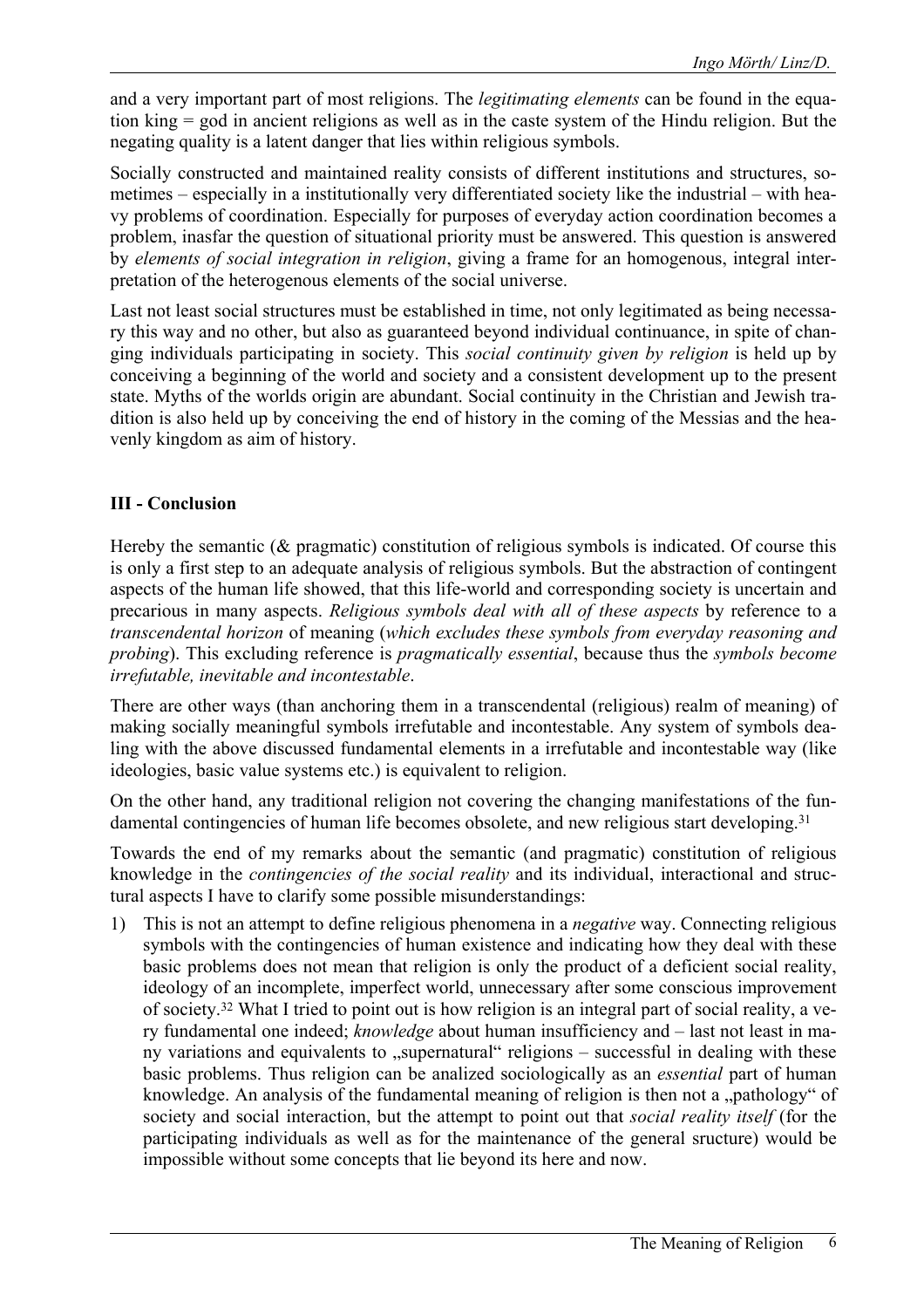- 2) A second misunderstanding is that pointing out the semantic constitution of the universe of religious knowledge implies that every given individual in a given society knows about this horizon of meaning.<sup>33</sup> Individuals participate in social reality at many levels of conscious reflection of their actions and the conditions for these actions. One important achievement by establishing meaningful religious symbols within social reality is that individuals do *not have to* reflect the ultimate aspects of their actions. This constant reflection of the basic relation between religious symbols and social reality is relevant only in extraordinary situations (experience of death, f.e.) or the task of ,religious specialists' -f.e. priests and theologians in an established religion, or people having the intellectual and emotional capacity to experience personally the ultimate problems of existence that confront a group of people, and thus founding a new religious movement[.34](#page-10-30)
- 3) A third misunderstanding would be to take this approach as a simple enlargement of the traditional functionalist approach, *defining religion by a variety of functions* instead of a basic one (like integration). This is *not* an attempt to define religion by its functions. The question: what elements in the condition of man make religion possible? has to be distinguished from the question: what makes religion a religion? This question cannot be answered in a preliminary way. You have to look at a given group of people at a given time in a given society and find out what symbols, beliefs, practices, rituals etc. they use to deal with the basic contingencies of their specific situation, and if they consider these symbols as *something apart* from everyday life and interaction. This difference to the everydaylife-world can be established in many ways. Defining religion by the belief in something supernatural or nonnatura[135](#page-10-31) and the sacred quality of its concepts would be too restrictive, excluding other possibilities of etstablishing this apartness of religious symbols.
- 4) The last and biggest misunderstanding would be to think that I present these remarks as a final analysis of all possibilities of meaning in religious symbols. This is meant to be a starting point, summarizing a broad tradition of social scientific approaches to explain religion.

The central concept used up to now was *"contingency* "<sup>36</sup>, and the basic feelings referred to were the *experience of uncertainty, fear, grief, awe, anxiety, limitations* etc. But the analysis of the semantic constitution has to be developed further, by adding the *dimension of fulfilment* to the horizon of religious meaning. How is religion possible in relation to basic human situations that can be described by the *experience of joy, love, happiness, completeness, success* etc.?

I have to leave this question open. But only by discussing both, contingency as well as fulfilment within social reality an adequate framework for the explanation of religion can be constructed.

# **Notes:**

 $\overline{a}$ 

The basic considerations of this paper rely on my doctoral thesis "Religion in feldtheoretischer Perspektive" (Johannes Kepler University Linz 1977, supervision by Friedrich Fürstenberg and Jakobus Wössner († 1975)), and (additional note to the original paper 1977) published in a revised and reworked version 1978 in the book: Ingo Mörth: "Die gesellschaftliche Wirklichkeit von Religion. Grundlegung einer allgemeinen Religionstheorie", Stuttgart 1978, see here especially pp. 114-130.

<sup>&</sup>lt;sup>2</sup> See for that tradition Émile Durkheim: "De la définition des phénomènes religieux", in: L'Année Sociologique, Paris 1898, or his "Elementary Forms of Religious Life", London 1915, esp. pp. 245-251, or: Rudolf Otto: "The Idea of the Holy", New York 1923; or Mircea Eliade: "The Sacred and the Profane", New York 1959.

<sup>&</sup>lt;sup>3</sup> (additional note to the original paper 1977) Peter L. Berger: "The sacred canopy. Elements of a sociological theory of religion", New York 1969.

See Max Weber's famous remark that he is not dealing with the essence of religion, but with the conditions and effects of a specific social interaction (M.Weber: "Wirtschaft und Gesellsellschaft", Köln 1964, S.317; engl. translation of the part dealing with religion in: "The Sociology of Religion", transl. E. Fischoff, Boston 1963, the cited remark is on p. 1).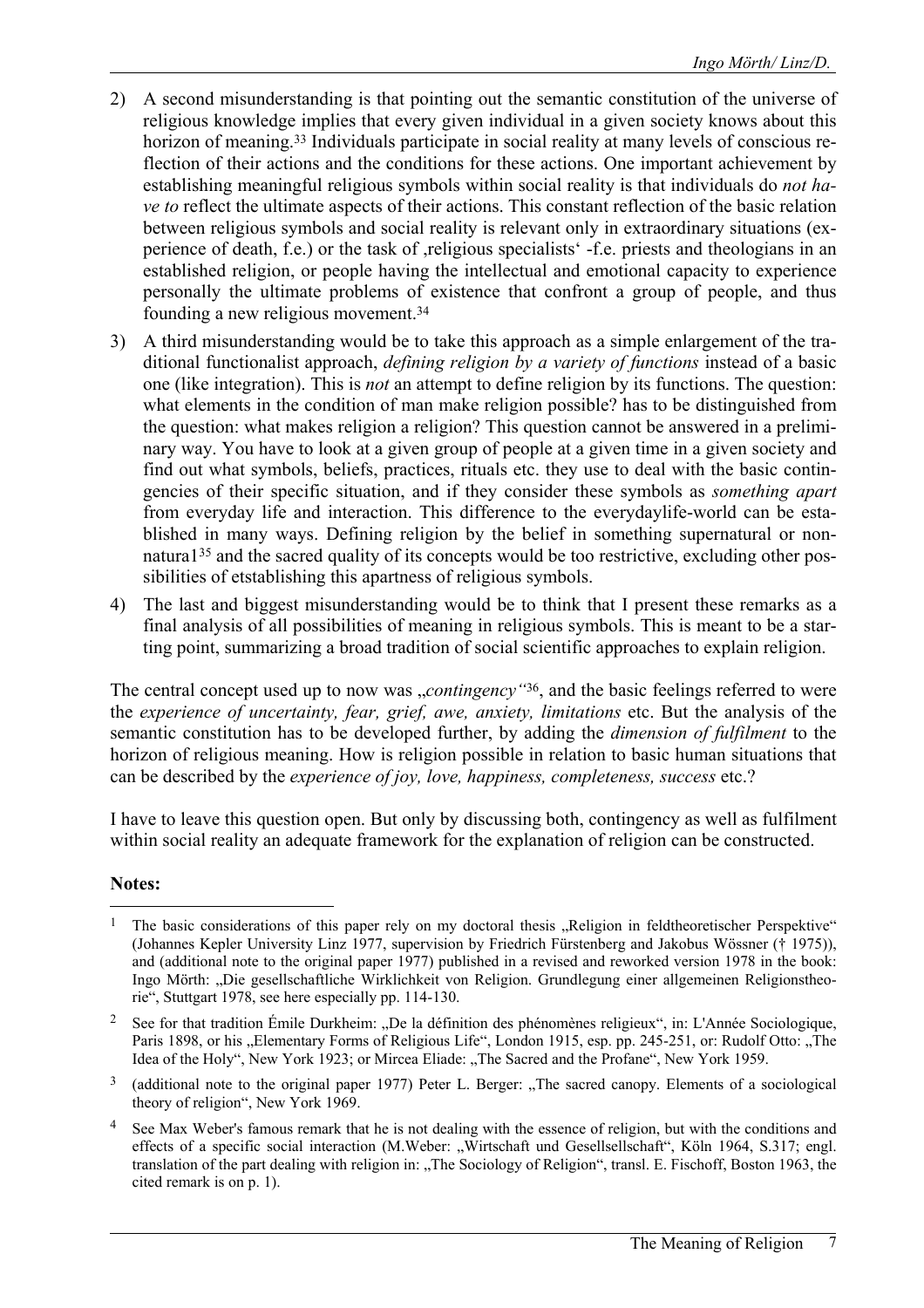- See f.e. John Milton Yinger's definition: "Religion is a system of beliefs and practices by which a group of people deals with the ultimate problems of their existence" (J. M. Yinger: "Religion, Society and the Individual", New York 1957, p. 9).
- 6 (additional note to the original paper 1977) see for definition and discussion of semantic aspects within a semiotic approach to social phenomena: John Lyons: "Semantics", Cambridge 1976. Semantics in general mean an analysis of the significant meaning of used symbols in the context of the symbolic universe of a given semiotic community, including the pragmatic aspects of the symbolized objects, agenda and experiences.
- 7 Peter L. Berger and Thomas Luckmann: "The Social Construction of Reality", New York 1966.
- <sup>8</sup> Peter L. Berger and Thomas Luckmann: "The Sociology of Religion and Sociology of Knowledge" (1963), repr. in: Norman Birnbaum/ Gertrud Lenzer (eds.): "Sociology and Religion", Englewood Cliffs/N.J. 1969, cit. p. 416.
- See here Karl Marx and Friedrich Engels: "Gesammelte Werke", Berlin (East) 1953-58, especially: "Einleitung zur Kritik der Hegel'schen Rechtsphilosophie", "Thesen über Feuerbach", "Die Deutsche Ideologie", "Der deutsche Bauernkrieg", "Einleitung zur Geschichte des Urchristentums", "Die Heilige Familie", "Vom Ursprung der Familie, des Privateigentums und des Staates", "Das Kapital, Bd.I". Some essays are translated in: K. Marx/ F. Engels: "On Religion", Moscow 1955.
- <sup>10</sup> Besides the already cited "Sociology of Religion", Weber's "Protestant Ethic and the Spirit of Capitalism", transl. T. Parsons, New York 1958, and his "Essays in Sociology", transl. Hermann Gerth and C. Wright Mills, New York 1958, should be mentioned.
- $11$  Émile Durkheim is somewhat ambivalent in his basic approach towards religion. In his cited "Elementary Forms of Religious Life" he tries to explain why primitive people developed the idea of the sacred (the mass frenzy of excitement caused by the Corrobbori of the Australian aborigines created - acc. to Durkheim the feeling of being transported to another realm, the sacred). But once established the relations to the sacred lose the meaning they had in the process of their origin. Religion becomes "a unified system of beliefs and practices relative to sacred things ...which unite into one single moral community all those who adhere to them" (op.cit., p. 62). So once established, for Durkheim religion can only be analyzed in its function within the structural framework of society, that *is the cohesiveness* and integration of the group. Besides the "Elementary Forms" see also: "Durkheim on Religion", ed. and intr. by William Pickering, London 1975, and Robert Nisbet: "The Sociology of Emile Durkheim", London 1975.
- <sup>12</sup> For Sigmund Freud man is, in short, doomed to have some frustrations by the social control necessarily exerted by culture. Religion compensates for that frustration by offering ,quasi-neurotic' rituals and concepts. See . Totem and Taboo", transl. Abraham A. Brill, New York 1960, and "The Future of an Illusion", transl. William Robson-Scott, Garden City/N.Y. 1964.
- <sup>13</sup> See his famous essay "Magic, Science and Religion", in: Bronislaw Malinowski: "Magic, Science and Religion and Other Essays", Garden City/N.Y. 1955, and his "Eine wissenschaftliche Theorie der Kultur", Zürich 1949. Malinowski's (and many other anthropologist's) distinction between magic and religion is, I think, a superficial one. The long discussion about this difference developed only out of the more descriptive approach and the "primitive materials tradition" within anthropology. In analyzing religion as a universe of meaningful symbols ... magic " practices become part of this universe.
- <sup>14</sup> See Bronislaw Malinowski: "Magic, Science and Religion", op.cit., pp. 29-37.
- 15 (additional note to the original paper 1977) The *Trobriand islands* in the Western Pacific, now part of Papua New Guinea, were part of an extensive ethnological/ anthropological research by Malinowski, ad basis of many of his anthropological contributions. See especially: Bronislaw Malinowski: "Coral gardens and their magic. A study of the methods of tilling the soil and of agricultural rites in the Trobriand Islands", London 1935 (2 volumes).
- 16 An example would also be the concept of witchcraft as f.e. developed by the *Azande* and described by Edward E. Evans-Pritchard. Witchcraft ("mangu") explains any surprising aspect of individual as well as collective life. See Edward E. Evans-Pritchard: "Witchcraft, Oracles and Magic among the Azande", Oxford 1937. (additional note to the original paper 1977) The *Azande* (*Zande,* Population: ~1 million) are a black tribe, located from the upper Nile basin in the southerwestern Sudan to the borders of the semitropical rain forests in Zaire (Democratic Republic of the Congo); their religious beliefs revolve around ideas associated with "mangu" (witchcraft).
- <sup>17</sup> Compare the following explanation of the relation between Hindu faith and society: "For the Hindu, fulfilling traditonal roles with all ones ability and intellligence is the existential mode of asking and understanding the question , Who am I?' ... The autological syntax of the crucial Hindu question involves a complete, all-inclusive, absolute involvement of the Hindu ... There is, therefore, a fundamental sense in which Hinduism and Hindu so-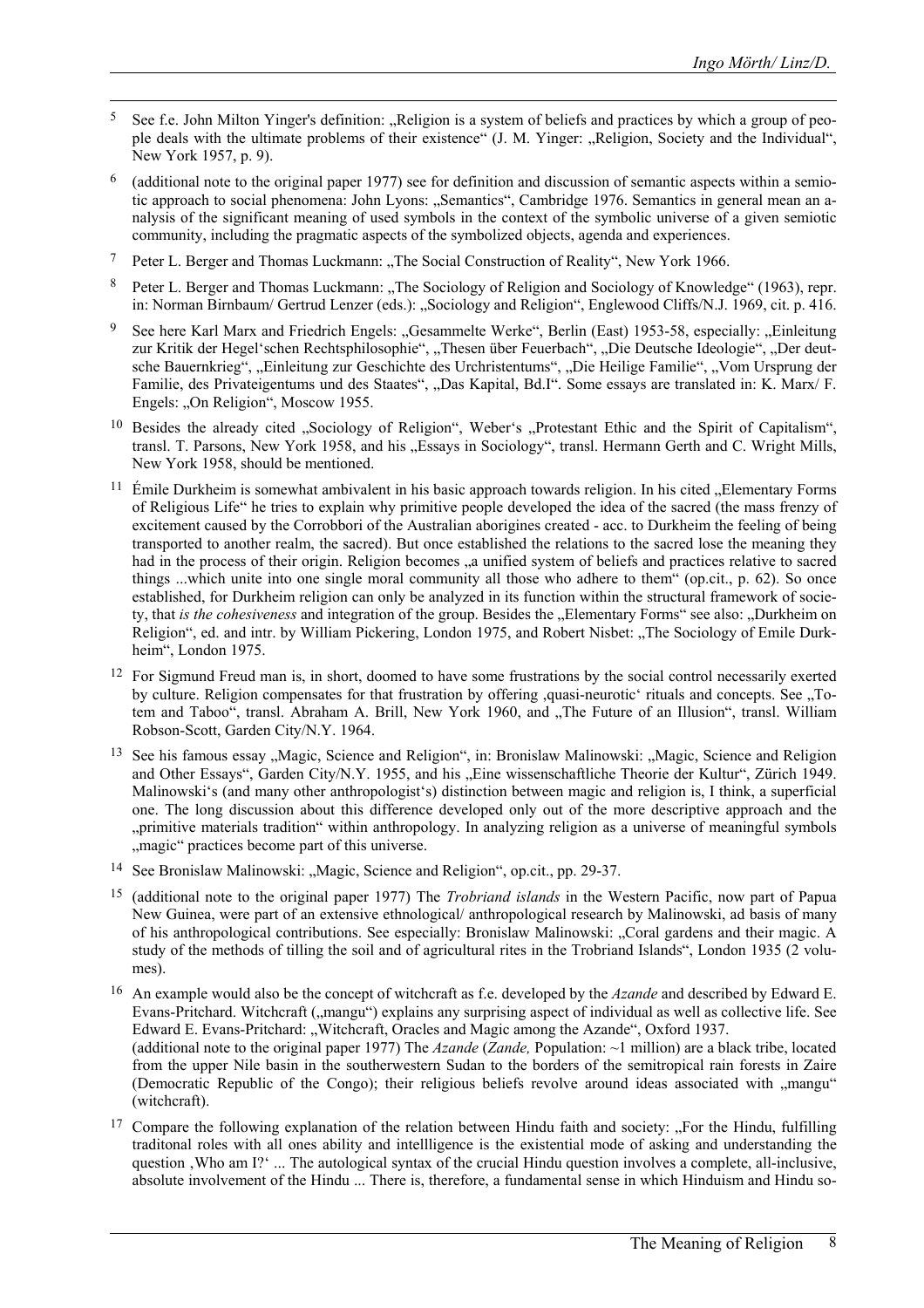ciety are inseparable: ... I cannot be a Hindu without a Hindu society to live in." (Shri A.K. Saran: "Religion and Society: The Hindu view", in: International Yearbook for the Sociology of Religion, vol. 5, Köln 1969, pp. 48f). The Indian caste system thus is only the way to reach again the starting point: the *unity of Brahman*.

- 18 Sigmund Freud discussed the *relief* of religious rituals for the psyche of an individual, that has to deal with the social limitations of its drives (see footnote 12).
- <sup>19</sup> See René Spitz: "Hospitalism", in: The Psychoanalytic Study of the Child, vol. 1, New York 1945, and Eric H. Erikson: "Childhood and Society", New York 1950.
- <sup>20</sup> Talcott Parsons: "A Perspective on Religion", in: Alvin Gouldner (ed.): "Modern Sociology", New York 1963, p.125.
- <sup>21</sup> See Arnold Gehlen: "Urmensch und Spätkultur", Bonn 1956, and "Der Mensch. Seine Natur und Stellung in der Welt", Bonn 1962. Gehlen argues that for man the relation stimulus/response is undifferentiated and not specific. Many stimuli have no immediate biological significance. Nevertheless there are powerful and impressive stimuli that can reach the level of biological drives (esp. perceptive stimuli accompanied by fear, awe or exitement). But there are no specific responses ,programmed', only a general urge to do something in reaction. That is the situation where rituals are born. Gehlen thinks that rituals are originally a mimic repetition of the stimulating event within the group. These rituals are now the first elements of collective behaviour and thus the origin not only of religion, but of culture as well.
- <sup>22</sup> Sigmund Freud uses this term in his essay . Zwangshandlungen und Religionsübungen" (1907, in: Gesammelte Werke, vol. VII, London 1940, p. 138).
- 23 See Talcott Parsons and Edward Shils (eds.): Towards a General Theory of Action, Cambridge/Mass. 1962, pp.20f.
- <sup>24</sup> See here George Herbert Mead: "Mind, Self and Society", Chicago 1934, and his "Philosophy of the Present", Open Court/Ill. 1959. See also Anselm S. Strauss: "Mirrors and Masks", New York 1959, and Edward F. Zigler/ Irvin L. Child (eds.): "Socialization and Personality Development", Reading/Mass. 1973.
- <sup>25</sup> The results of Durkheim's famous study about suicide can be interpreted the same way: Religious concepts have the capacity to stabilize personal identity *beyond* its "social mirror" that normally ensures our identity, and which is always endangered to break. Suicide can therefore be considered here as result of a deep identity crisis. See Émile Durkheim: "Suicide", trans. John A. Spaulding and George Simpson, London 1952.
- <sup>26</sup> See here Alfred Schütz: "Der sinnhafte Aufbau der sozialen Welt", Wien 1960, pp. 115f. (engl. transl.: "The Phenomenology of the Social World", trans. George Walsch, Chicago/Ill. 1967).
- <sup>27</sup> See Martin L. Cross: "The Psychological Society. The Impact and the Failure of Psychiatry, Psychotherapy, Psychoanalysis and the Psychological Revolution", New York 1977. Cross discusses psychology and its different forms of therapy as a new, quasi-religious movement with priests and followers, rituals and credos. Even sectarian developments are observed by Cross.
- 28 See Alfred Schütz, op.cit., pp. 129.
- <sup>29</sup> See Peter L. Berger: "The Social Reality of Religion", London 1967.
- <sup>30</sup> Friedrich Engels (in: "Der deutsche Bauernkrieg", Marx/ Engels: "Gesammelte Werke", op.cit.) demonstrated how the revolutionary movement of the German serfs, lead by *Thomas Müntzer*, used Christian concepts to justify their struggle. *Camilo Torres* only stands for many other Latin American catholic priests with revolutionary ideas inspired by radical Christian faith.

(additional note to the original paper 1977) *Jorge Camilo Torres Restrepo* (born 1929) was a Colombian priest associated with *Liberation Theology*. He died 1966 during his first combat with the Colombian military as a member of the Colombian Liberation movement *"Ejército de Liberación Nacional*" (ELN) and was made an official martyr of this political group. As part of the academic staff of the *National University Colombia* he was in 1960 co-founder (with Orlando Fals Borda) of the Sociology Faculty. His main writings were internationally first published in English as: Torres Restrepo, Camilo (edited by John Alvarez Garcia & Christian Restrepo Calle): "Camilo Torres: his life and his message, the text of his original platform and all his messages to the Colombian people", Springfield/GB 1968; this collection also published in German: Torres Restrepo, Camilo: "Vom Apostolat zum Partisanenkampf. Artikel und Proklamationen", Reinbek bei Hamburg 1969: Rowohlt (Rowohlt-Paperback 78).

<sup>31</sup> See here for a description and explanation how new religious movements start developing in a situation of social disorientation and struggle, making the basic experience of a contingent world acute and painful, and traditional religious concepts obsolete: Vittorio Lanternari: "Religiöse Freiheits- und Heilsbewegungen unterdrückter Volker", Neuwied 1966; Ernst Benz: "Neue Religionen", Stuttgart 1971; Brian Wilson: "Magic and the Millennium: